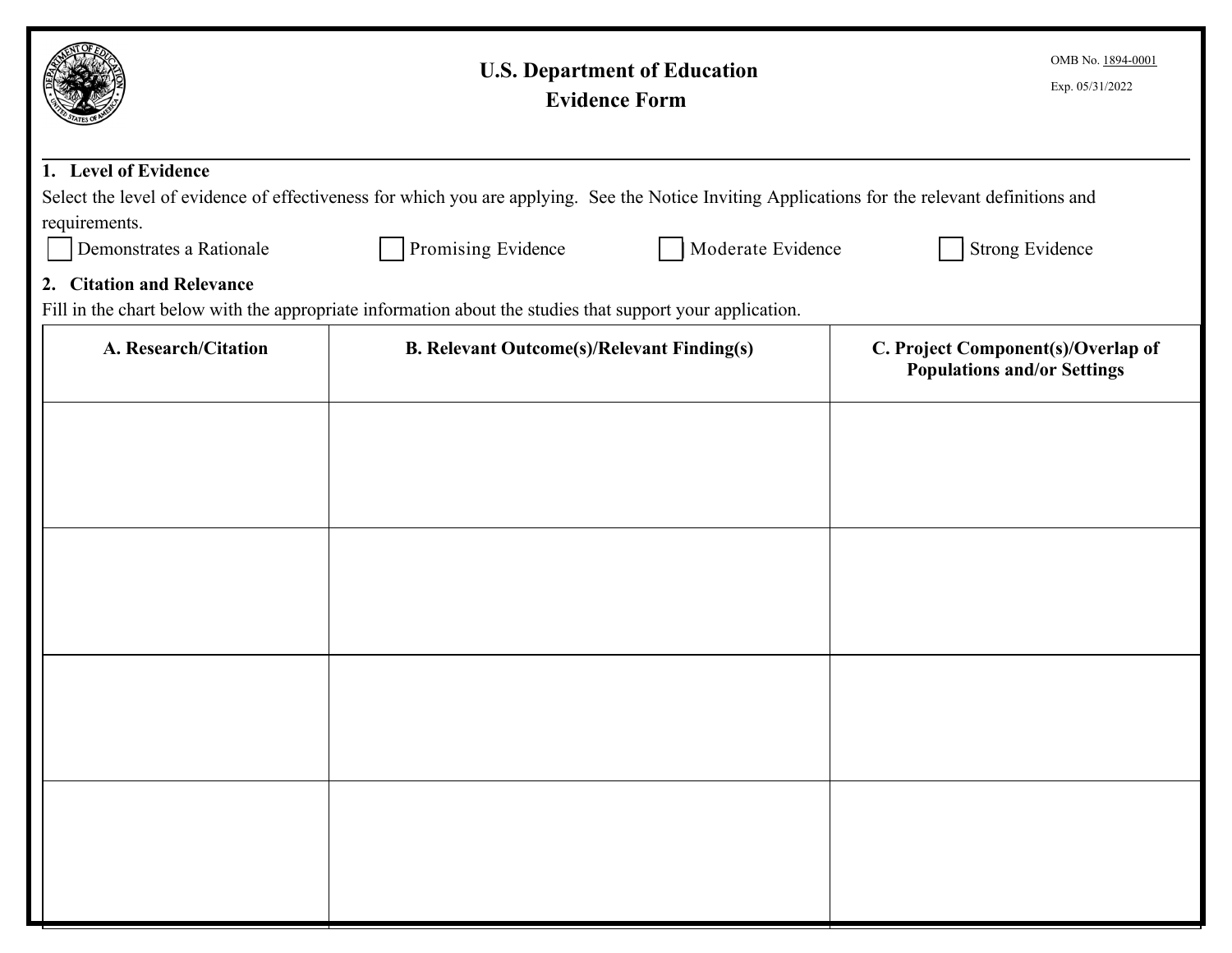## **Instructions for Evidence Form**

**1. Level of Evidence.** Check the box next to the level of evidence for which you are applying. See the Notice Inviting Applications for the evidence definitions.

- **2. Citation and Relevance.** Fill in the chart for each of the studies you are submitting to meet the evidence standards. If allowable under the program you are applying for, you may add additional rows to include more than four citations. (See below for an example citation.)
	- **a. Research/Citation.** For Demonstrates a Rationale, provide the citation or link for the research or evaluation findings. For Promising, Moderate, and Strong of the study or a URL link to the study, if available. Note that, to provide promising, moderate, or strong evidence, you must cite either a specific recommendation Evidence, provide the full citation for each study or WWC publication you are using as evidence. If the study has been reviewed by the WWC, please include the rating it received, the WWC review standards version, and the URL link to the description of that finding in the WWC reviewed studies database. Include a copy from a WWC practice guide, a WWC intervention report, or a publicly available, original study of the effectiveness of a component of your proposed project on a student outcome or other relevant outcome.
	- relevant outcome. Cite page and table numbers from the study (or WWC practice guide or intervention report), where applicable. **b. Relevant Outcome(s)/Relevant Finding(s).** For Demonstrates a Rationale, describe how the research or evaluation findings suggest that the project component included in the logic model is likely to improve relevant outcomes. For Promising, Moderate and Strong Evidence, describe: 1) the project component included in the study (or WWC practice guide or intervention report) that is also a component of your proposed project, 2) the student outcome(s) or other relevant outcome(s) that are included in both the study (or WWC practice guide or intervention report) and in the logic model (theory of action) for your proposed project, and 3) the study (or WWC intervention report) finding(s) or WWC practice guide recommendations supporting a favorable relationship between a project component and a
	- research or evaluation findings. For Promising, Moderate, and Strong Evidence, explain how the population and/or setting in your proposed project are similar to the populations and settings included in the relevant finding(s). Cite page numbers from the study or WWC publication, where applicable. **c. Project Component(s)/Overlap of Population and/or Settings.** For Demonstrates a Rationale, explain how the project component(s) is informed by the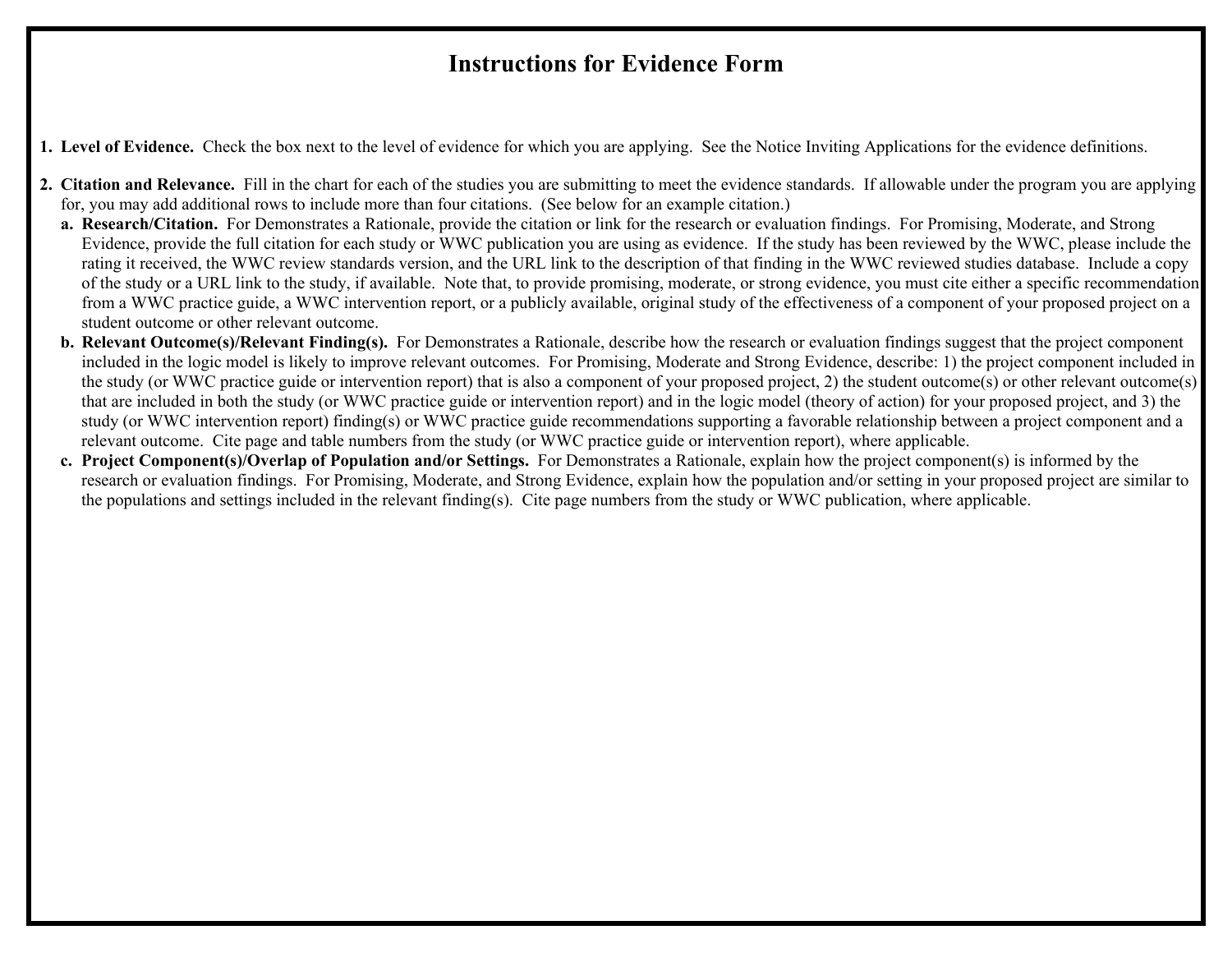| EXAMPLES: For Demonstration Purposes Only (the three examples are not assumed to be cited by the same applicant)                                                                                                                                                                                                                                                                                                                                                                                                              |                                                                                                                                                                                                                                                                                                                                                                                                                                                                                                                                                       |                                                                                                                                                                                                                                                                                                                                                                                                                                                                                                                                                                                                                                            |  |  |
|-------------------------------------------------------------------------------------------------------------------------------------------------------------------------------------------------------------------------------------------------------------------------------------------------------------------------------------------------------------------------------------------------------------------------------------------------------------------------------------------------------------------------------|-------------------------------------------------------------------------------------------------------------------------------------------------------------------------------------------------------------------------------------------------------------------------------------------------------------------------------------------------------------------------------------------------------------------------------------------------------------------------------------------------------------------------------------------------------|--------------------------------------------------------------------------------------------------------------------------------------------------------------------------------------------------------------------------------------------------------------------------------------------------------------------------------------------------------------------------------------------------------------------------------------------------------------------------------------------------------------------------------------------------------------------------------------------------------------------------------------------|--|--|
| A. Research/Citation                                                                                                                                                                                                                                                                                                                                                                                                                                                                                                          | <b>B. Relevant Outcome(s)/Relevant Finding(s)</b>                                                                                                                                                                                                                                                                                                                                                                                                                                                                                                     | C. Project Component(s)/Overlap of                                                                                                                                                                                                                                                                                                                                                                                                                                                                                                                                                                                                         |  |  |
| Graham, S., Bruch, J., Fitzgerald, J.,<br>J., Lyskawa, J., Olson, C.B., & Smither<br>Wulsin, C. (2016). Teaching secondary<br>students to write effectively (NCEE 2017-<br>4002). Washington, DC: National Center for<br><b>Education Evaluation and Regional</b><br>Assistance (NCEE), Institute of Education<br>Sciences, U.S. Department of Education.<br>Retrieved from the NCEE website:<br>https://ies.ed.gov/ncee/wwc/PracticeGuide/2<br>This report was prepared under Version<br>3.0 of the WWC Handbook $(p. 72)$ . | (Table 1, p. 4) Recommendation $1$ ("Explicitly teach appropriate strategies<br>Friedrich, L., Furgeson, J., Greene, K., Kim, <i>using a Model</i> – Practice – Reflect instructional cycle") is characterized as<br>backed by "strong evidence."<br>(Appendix D, Table D.2, pp. 70-72) Studies contributing to the "strong<br>evidence" supporting the effectiveness of Recommendation 1 reported<br>statistically significant and positive impacts of this practice on genre elements<br>organization, writing output, and overall writing quality. | (Appendix D, Table D.2, pp. 70-72) Studies contributing<br>to the "strong evidence" supporting the effectiveness of<br>Recommendation 1 were conducted on students in grades<br>6 through 12 in urban and suburban school districts in<br>California and in the Mid-Atlantic region of the U.S.<br>These study samples overlap with both the populations<br>and settings proposed for the project.                                                                                                                                                                                                                                         |  |  |
| U.S. Department of Education, Institute of<br><b>Education Sciences, What Works</b><br>to College intervention report: Dual<br>Enrollment Programs. Retrieved from<br>https://ies.ed.gov/ncee/wwc/Intervention/104<br>3. This report was prepared under Version<br>3.0 of the WWC Handbook $(p. 1)$ .                                                                                                                                                                                                                         | (Table 1, p. 2) Dual enrollment programs were found to have positive effects<br>on students' high school completion, general academic achievement in high<br>Clearinghouse. (2017, February). Transition school, college access and enrollment, credit accumulation in college, and<br>degree attainment in college, and these findings were characterized by a<br>"medium to large" extent of evidence.                                                                                                                                              | (pp. 1, 19, 22) Studies contributing to the effectiveness<br>rating of dual enrollment programs in the high school<br>completion, general academic achievement in high<br>school, college access and enrollment, credit<br>accumulation in college, and degree attainment in college<br>domains were conducted in high schools with minority<br>students representing between 32 and 54 percent of the<br>student population and first generation college students<br>representing between 31 and 41 percent of the student<br>population. These study samples overlap with both the<br>populations and settings proposed for the project. |  |  |
|                                                                                                                                                                                                                                                                                                                                                                                                                                                                                                                               |                                                                                                                                                                                                                                                                                                                                                                                                                                                                                                                                                       |                                                                                                                                                                                                                                                                                                                                                                                                                                                                                                                                                                                                                                            |  |  |